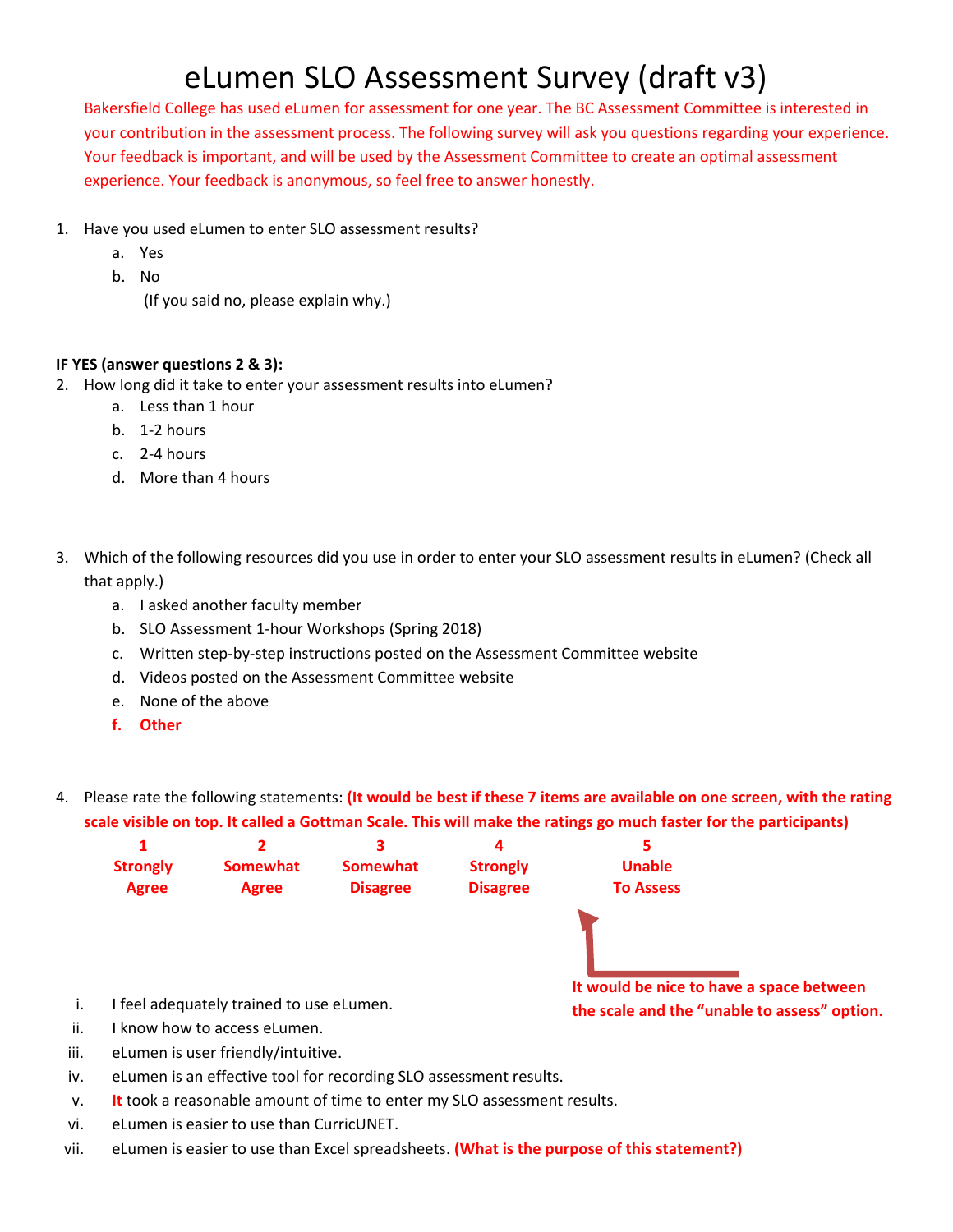- 5. How do you access eLumen?
	- a. InsideBC
	- b. Bookmarked eLumen website
	- c. Assessment Committee website
	- d. All of the above
	- e. I don't know how
- 6. What is the easiest part of using eLumen? (open ended? Use pre-determined guesses for answers, then "other" box?)

**I suggest leaving this question open-ended. It will take longer to analyze/code the qualitative responses, but our committee may be too familiar with the topic to suggest we know the optional answers. Plus, questions 2, and 4i-vii will provide us with quantitative data.** 

7. What is the most difficult part of using eLumen? (open ended? Use pre-determined guesses for answers, then "other" box?)

**I suggest leaving this question open-ended. It will take longer to analyze/code the qualitative responses, but our committee may be too familiar with the topic to suggest we know the optional answers. Plus, questions 2, and 4i-vii will provide us with quantitative data.** 

- 8. When creating an assessment form in eLumen, the default setting is to the "Individual Student Scorecard & Rubric" option. What is your preference in the default setting?
	- a. "Individual Student Scorecard & Rubric" option
	- b. "Collective Student Score Entry" option
	- c. No preference
	- **d. I don't know/ I don't remember (?)**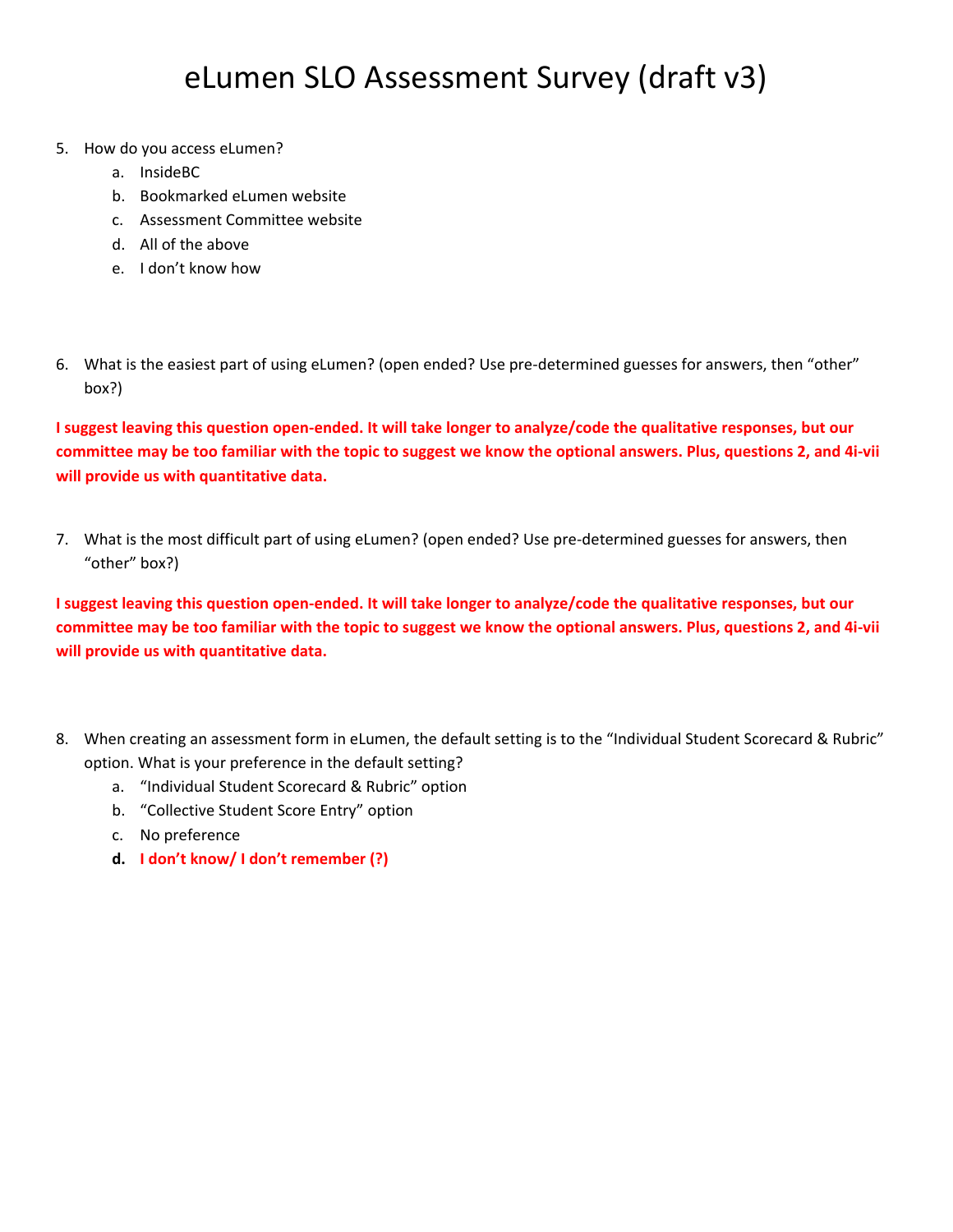- 9. Would you attend a hands-on workshop for entering SLO assessment results into eLumen?
	- a. Yes
	- b. No

**If Yes**: When would be the best time for you to participate in a SLO assessment in eLumen training workshop? (Bring in your data, we'll show you what buttons to click to enter the results.) [need answer options here]

**[Something like this…? I think these might be (too) many options]** 

- **a. FLEX week before the Fall Semester**
- **b. The middle of the Fall Semester**
- **c. The end of the Fall Semester before finals**
- **d. The end of the Fall semester after finals**
- **e. FLEX week before the Spring semester**
- **f. The middle of the Spring Semester**
- **g. The end of the Spring Semester before finals**
- **h. The end of the Spring semester after finals**
- **i. Never! (just kidding)**

#### 10. What kind of SLO assessment training do you prefer the most?

- a. One-on-one session
- **b. Small group session within my department**
- **c. FLEX workshop**
- d. Drop in session **(What does this mean?)**
- e. On my own using handouts/videos
- 11. Would you attend an eLumen SLO assessment workshop if offered FLEX credit?
	- a. Yes
	- b. No

#### **Optional End Questions:**

- 12. How would you describe your position? **(This is good to know, especially since we're asking about how long it takes to enter data)** 
	- a. Full time faculty
	- b. Adjunct faculty